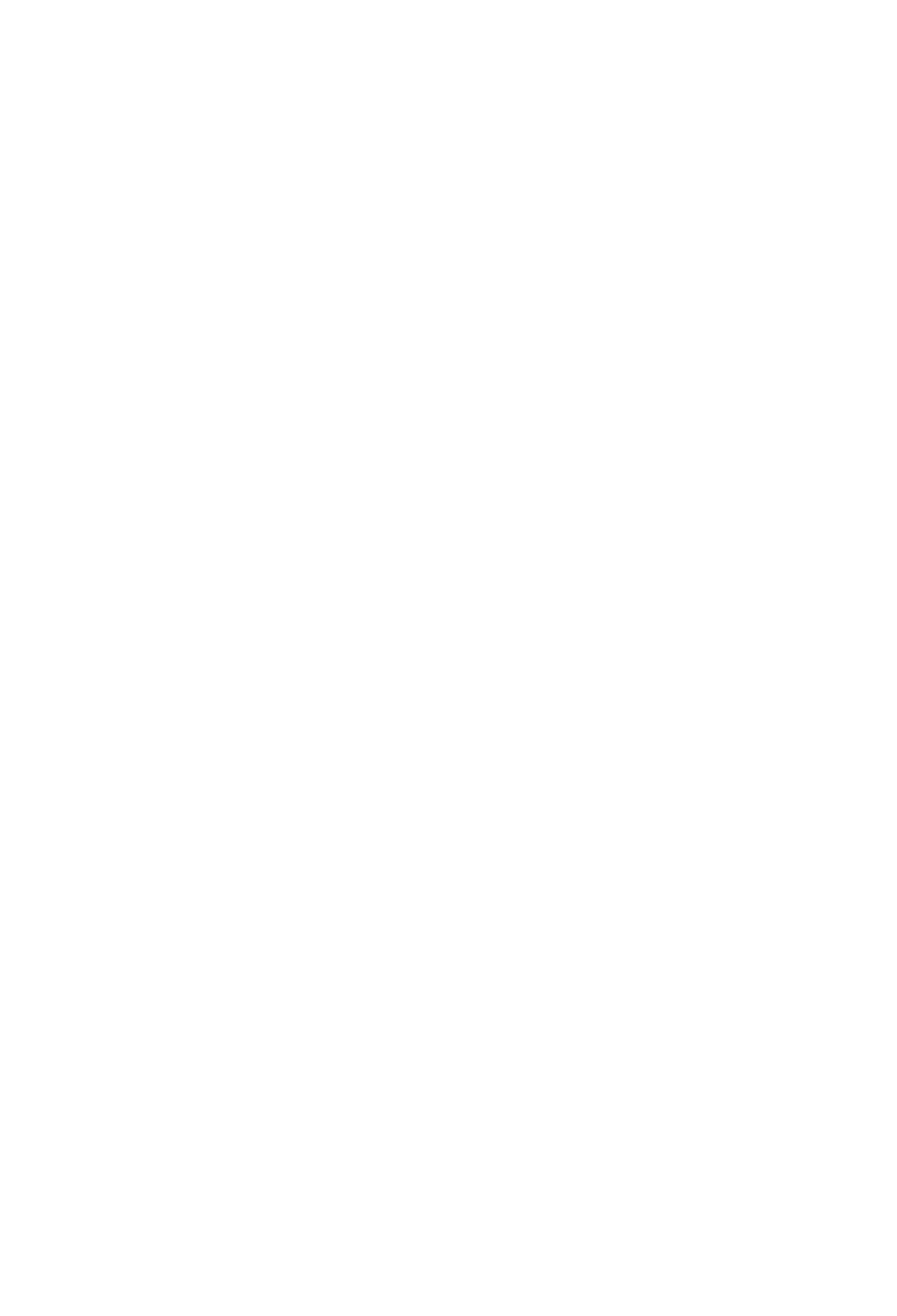Мемлекеттік тіллі окыту жөніндегі Павлодар облыстық "Ана тілі" орталығы, халықаралық "Казак тілі" қоғамы облыстық ұйымы

#### МҰРАТ АБДРАХМАНОВ

## **ТЕМІРЖОЛ БАЙЛАНЫСЫ** ТЕРМИНДЕРІНІҢ ОРЫСША - ҚАЗАҚША СӨЗДІГІ

## РУССКО-КАЗАХСКИЙ СЛОВАРЬ ТЕРМИНОВ ЖЕЛЕЗНОДОРОЖНОЙ СВЯЗИ

Павлодар 2006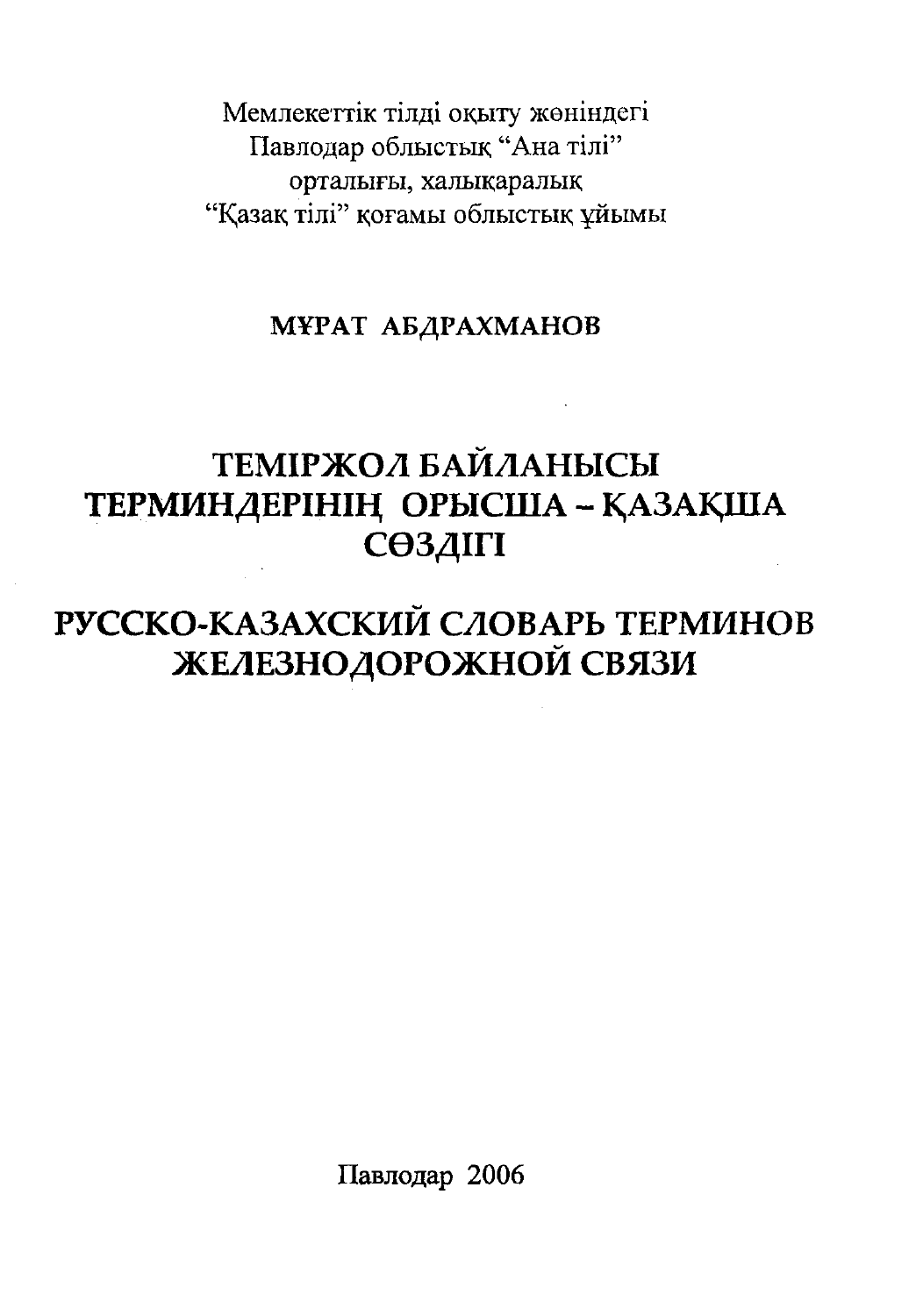$8/374.822(038)=572.122-161.1.656.2$ 

**SSK 39 278.82** A 14

> Мемлекеттік тілді оқыту жөніндегі Павлодар облыстық «Ана тілі» орталығы, Халықаралық «Қазақ тілі» қоғамы Павлодар облыстық ұйымы және «Транстелеком» АҚ-мы бағдарламалары негізінде құрастырылған.

#### Редакция алкасы:

Әбдіқадыров Бақи - Қазақстан журналистер одағының мүшесі, ақын, Ұлы Отан Соғысы ардагері

Мырсалы Гулженіс - «Транстелеком» АҚ-мы жетекші маманы Абылқайырова Айымгүл – Павлодар облысы бойынша тілдерді дамыту баскармасының бөлім бастығы

Жәминов Жолдыбай - Мемлекеттік тілді оқыту жөніндегі Павлодар облыстық «Ана тілі» орталығының директоры

Компьютерде теріп, шығаруға дайындаған: Данияр Абдрахманов Пікір жазғандар:

Тұрышев А.Қ. - филология ғылымдарының докторы, ПМУ профессоры Касымова Р.М. - «Транстелеком» АК «Павлодартранстелеком» филиалы ТТС бастығы

Пасенков В.Н. - «Транстелеком» АК «Павлодартранстелеком» филиалы АТС байланысы жетекші инженері

#### $A<sub>14</sub>$ Абдрахманов Мұрат

Теміржол байланысы терминдерінің орысша - қазақша сөздігі.

Русско-казахский словарь терминов железнодорожной связи. -Павлодар: ҒОФ "ЭКО", 2006 - 215 бет

#### ISBN 9965-808-16-3

Теміржол колігіндегі байланыс терминдерінің орысша - қазақша сөздігі "Транстелском" акционерлік қоғамы аясындағы кәсіпорындар мен ұжымдардың тұтынушыларға тікелей қызмет көрсететін кәсіби мамандарына - телефонистер, телеграфистер, электромеханиктер, абоненттік -- есептік тобы қызметкерлеріне арналған. Сөздікте Мемтерминкомда қаралып бекітілген және бұрыннан қолданыста жүрген академиялық сездіктердің, 31 томдық қазақша - орысша - орысша қазақша терминологиялық сөздіктің және теміржол саласы бойынша пайдалануға енгізілген сөздіктердің негізінде түзілген бес мыңнан аса терминдер мен сөз тіркестері қамтылған. Сонымен қатар жинакта мекемелердегі аудармашыларға және мемлекеттік тілден сабақ жүргізетін оқытушыларға көмек ретінде бүгінгі таңдағы ағымдағы бағдарламалар мен оқулықтар негізінде әдістемелік және тәжірибелік үлгі материалдар сұрыпталып берілген.

**EEK 39.278.92** 

ISBN 9965-808-16-3

A 3202040000  $00(05)-06$ 

© Абдрахманов М., 2006

00340604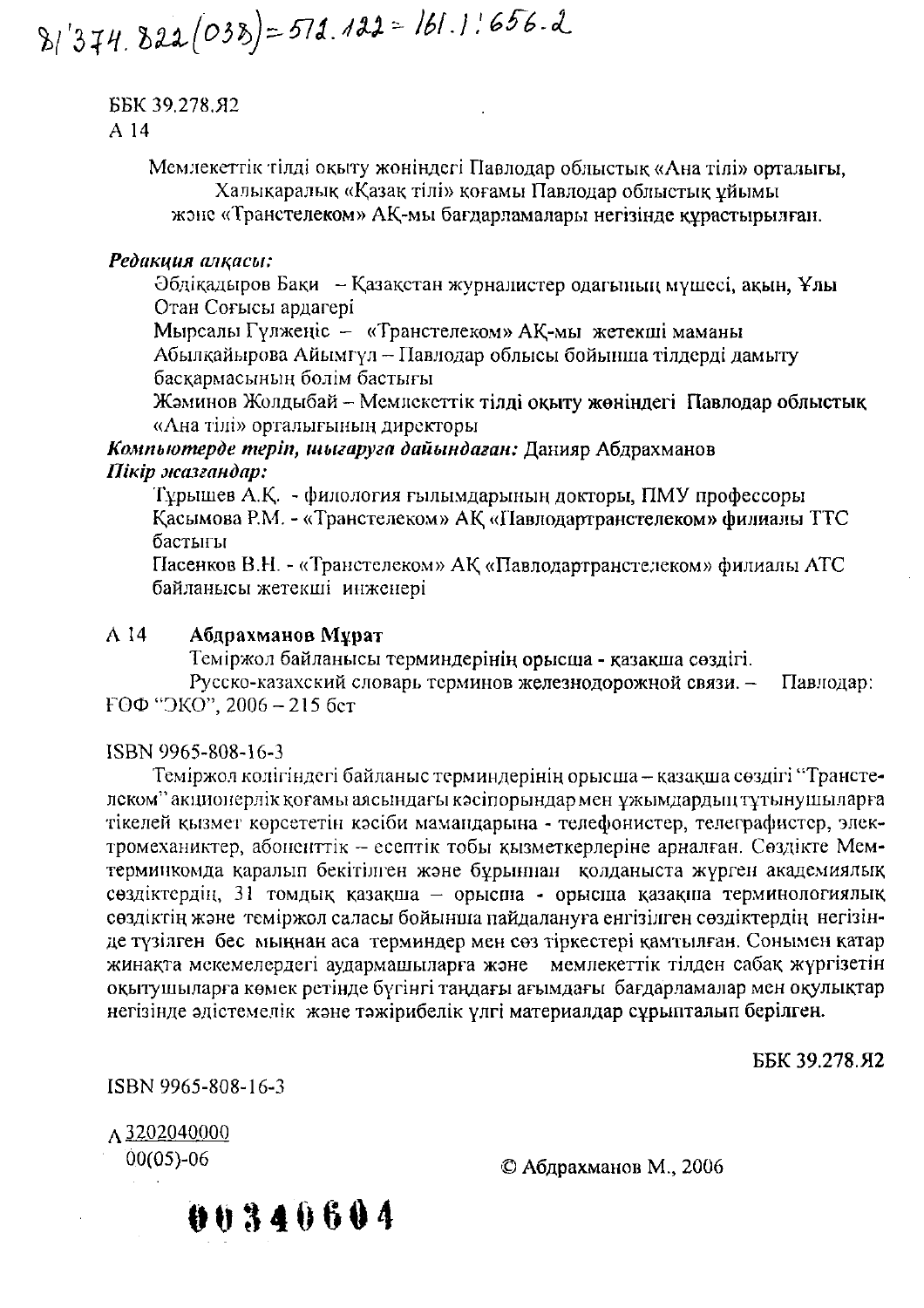#### Суранысқа сай қүрал

"Казакстанның болашағы - казақ тілінде" деп, Елбасымыздың тіл саясатында белгілеп берген максатты бағыты бүгінгі таңда қайта жаңғырығып, ағымдағы кезек күттірмейтін мәселелердің біріне айналуда. Бұл билік басындағы лауазымды азаматтарға, ғалым - ұстаздар мен тәрбиеші оқытушы қауымға, баршамызға үлкен міндет артады. Мұнда басты назар жалпы халқымыздың, оның ішінде өзге ұлт өкілдерінің санасына қазақ тілін игерудің басымдықтарын нақтылап жеткізуге, оларды осы тілге оқытып үйретуге аударылуға тиіс. Алайда байланыс саласында, оның ішінде мына іргесін жаңа көтерген бірегей ұйым "Транстелеком" акционерлік қоғамында бүгінгі таңда оқулықтар, методикалық және анықтамалық құралдар жеткіпіксіз.

Бұл орайда Мұрат Абдрахмановтың жинағы айтылмыш саладағы олқылықтардың орнын толтыруға едәуір септігін тигізері хақ. Сөздікте телефон, телеграф, почта, телерадио, электромеханика салаларындагы, жалпы байланыс техникасы мен технологиясына қатысты терминдер күнделікті қолданысқа, қажеттілікке ыңғайластырып түзілген. Сонымен қатар мұнда байланыс қызметкерінің жұмыс барысында тұтынушымен (абонентпен) қарым-қатынасы, сөйлесім үлгілері диалог, сұхбат ретінде ұтымды берілген. Аудармашының күнделікті жұмысында жиі кездесетін құжат тілі терминдері мен сөз оралымдары да мөлшерлі түрде орынды қамтылған.

Жинакта окытушы мамандарга арналып, окыту ісінде бүгінде колданылып негізгі бағдарламалар мен оқулықтарға жүрген шолу жасалынған. Кейінгі кезде жарық көрген оқу құралдарындағы ана тілімізге, тәлім - тәрбиеге байланысты біршама дидактикалық материалдар мен оқыту процесін ұйымдастырудағы инновациялық жолдар және әдістемелік ұстанымдар қамтылған. Осы тұста құрастырушының назарына ескерге кететін бір жәйт, оқыту процесіне байланысты материалдарды көлемдірек, толығырақ беру қажеттігі байқалады және тақырыптық күнтізбелік жоспарға қоса күнделікті сабақ жоспарлары тізбелей берілгенде, жинақтың тиімділігі арта түскен болар еді деген ойдамыз. Бұл алдағы уақыттың кезекті ісі болар. Қазірде байланыс саласында сөздіктер жетіспеуін және оған деген сұраныстың өсе түсуін ескеріп, жинақты баспаға беруді ұсынамыз.

Айтмұхамбет Қасымбайұлы Тұрышев, филология ғылымдарының докторы, С. Торайғыров атындағы ПМУ профессоры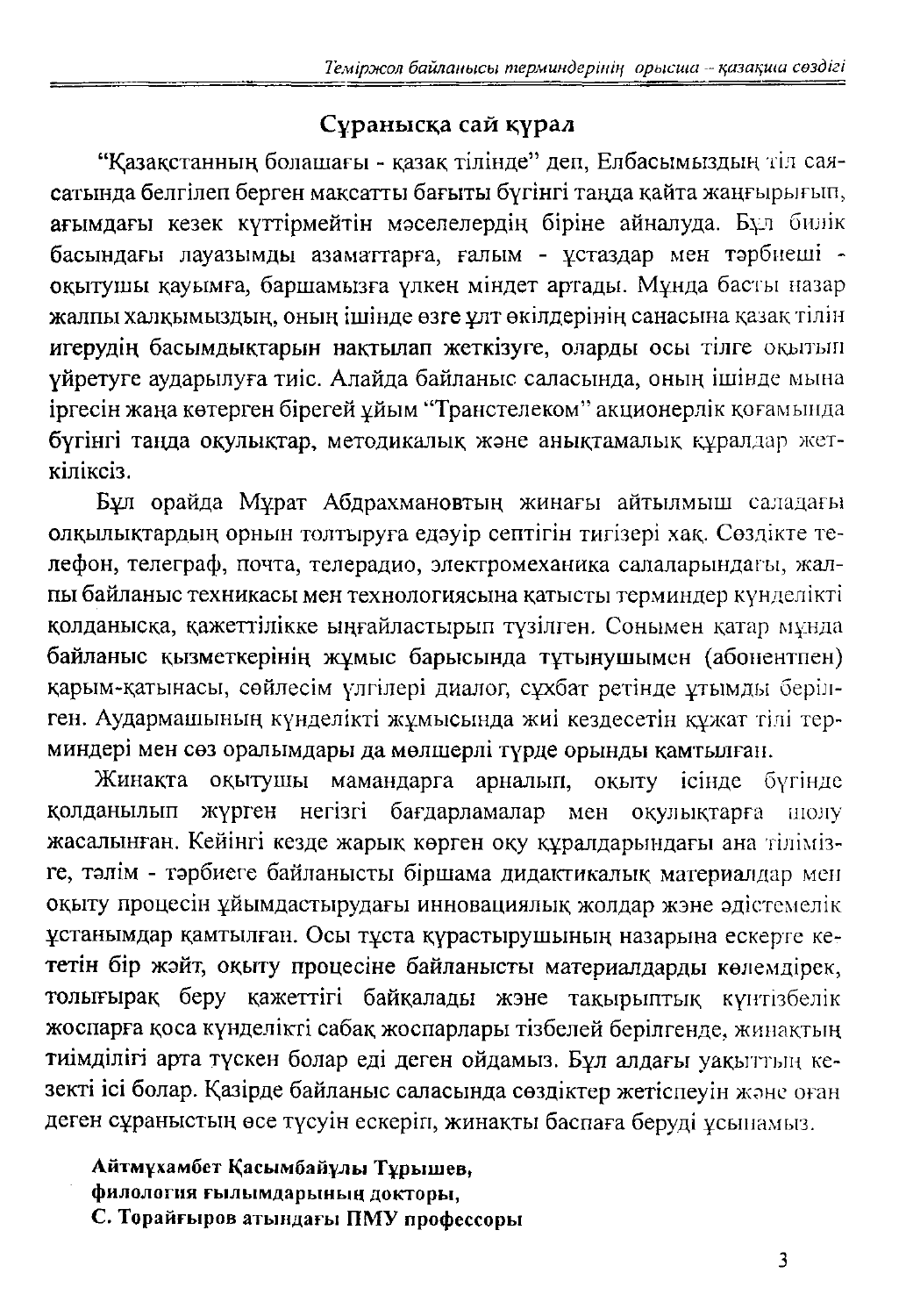#### **Алғысөз**

Теміржол көлігіндегі байланыс қызметін басқарып, реттеуге арналған "Транстелеком" акционерлік қоғамы құрылғанына небәрі 5-ақ жылдай уақыт болған екен. Осы уақыт аралығында бірлестіктің техникалық - экономикалық салаларында заман талабына сай біршама ауқымды істер атқарылғанын көреміз. Байланыс технологиясын жаңарту жұмыстары да қолға алынған. Өнеркәсіптегі оң өзгерістерге сәйкес рухани болмыста, адамдардың еңбек барысындағы қарымқатынасында да өрелі істер атқарылуда. Солардың ең негізгілерінің бірі - мемлекеттік тілде іс жүргізуге көшу. Ұжымның бұл бағыттағы міндеттері Қазақстан Республикасының "Қазақстан Республикасындағы тіл туралы" Заңын (11.07.1997ж.) жүзеге асыру мақсатында 2001 жылғы 7 ақпанда қабылданған "Тілдерді қолдану мен дамытудың 2001 - 2010 жылдарға арналған мемлекеттік бағдарламасы" аясында атқарылып келеді. Нақтылы іс - шаралар 2004 жылғы 13 қазанда "Транстелеком" АҚ Президентінің № 130-ПР бұйрығымен бекітілген "Транстелеком" АҚ-та мемлекеттік тілде іс жүргізуді енгізу Концепциясы" негізінде жүргізіледі. Бұл орайда биылғы жылы бұрын қамтылмаған байланыс тораптары мен бөлімше мамандарына мемлекеттік тілді оқытып үйретуге, олардың кәсіби шеберлігін көтеруге бағышталған көлемді қаржы бөлінуі көңілге қонымды.

Десек те аудармациы және оқытушы кадрлардың күнделікті атқаратын жұмыстарында қиыншылықтар да жоқ емес. Мұндағы басты мәселе - транстелеком байланыс саласында арнайы сөздіктер, окулыктар мен әдістемелік құралдардың жетіспеушілігі. Өзіндік байланыс қызметіне мүдделі "Қазақстан темір жолы" Ұлттық Компаниясы аясында мұндай құралдар шығарылмаған. Теміржол көлігіне қатысты жарық көрген сөздіктер мен оқу құралдары біздің қолға түсе бермейді, ал колға түскенін барынша пайдаланамыз. Күнделікті қызметіміздегі негізгі кәсіби құрал - 2000 жылы басылып шыққан 31 томдық терминологиялық сөздіктің "Электроника, радиотехника және байланыс" деп аталатын 6- томы. Алайда қыры-сыры мол, қашанда сапалылықты, көп ізденісті қажет ететін аудармашы қызметінде бұлар жеткіліксіз. Кейде кәсіби терминнің, қарапайым сөз тіркесінің баламасын академиялық сөздіктен де таба алмай киналатын кездеріңіз болады.

 $\overline{A}$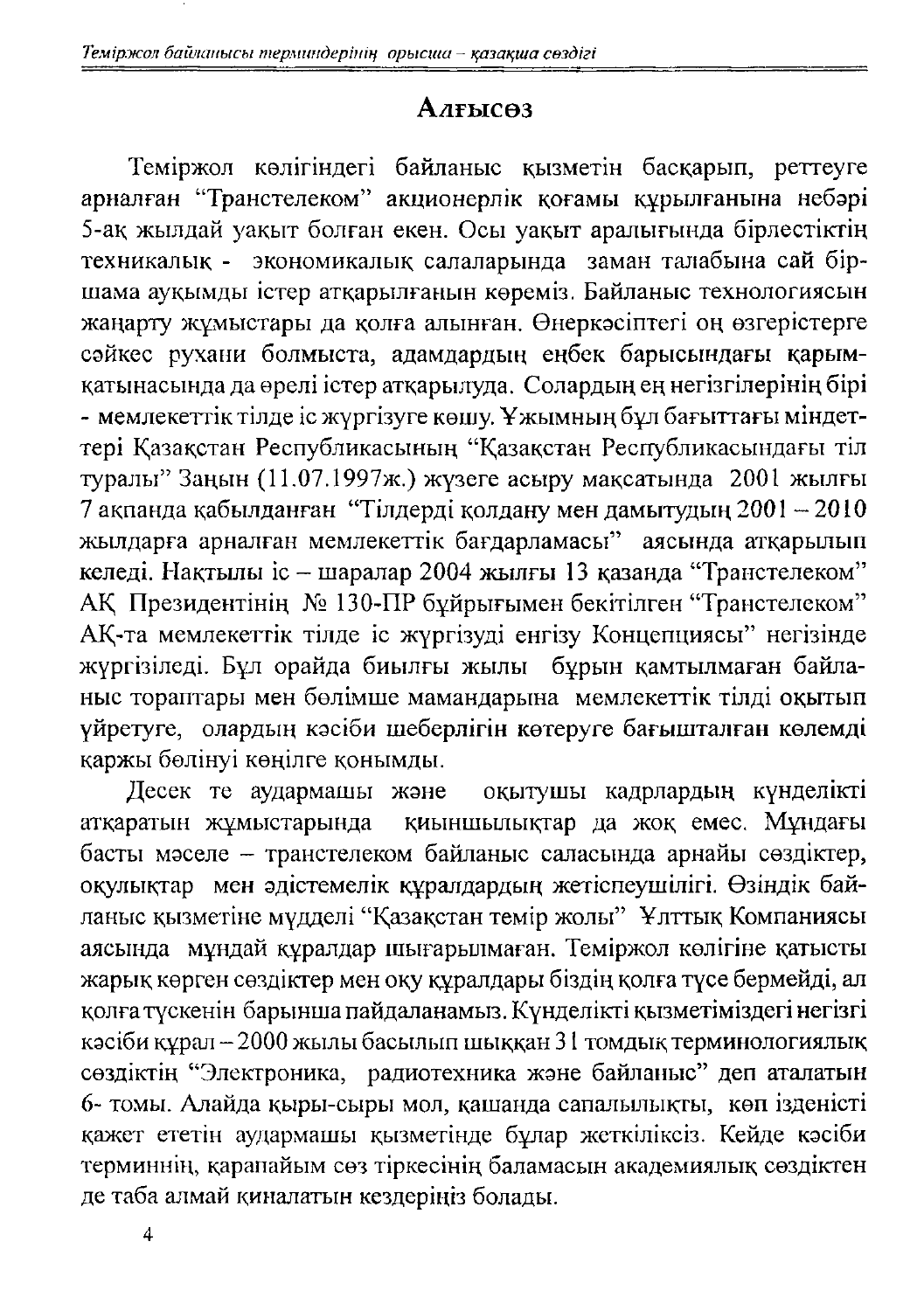Қызмет барысындағы осындай жәйттарды ескере келе, қазіргі қолданыстағы сөздіктерді, аударма, терминология мәселелерін зерттен жүрген ғалымдардың ұйғарымдарын, азды - көпті өз тәжірибемізде жинақтағанымызды, ең бастысы, Мемтерминком бекіткен терминдерді негізге ала отырып, "Транстелеком" АҚ аудармашылары мен қызметкерлерінің күнделікті қолдануына ыңғайлы, ықшам сөздік құрастыруды жөн көрдік. Сонымен қатар, әріптестеріміздің қызметін біршама жеңілдете түсу ниетімен, бұған тәжірибелі тәржімандар мен зерттеушілердің жинақ қорынан алынған сөзжасамға, аудармаға және оқыту ісіне байланысты біраз әдістемелік ақыл - кеңесін қоса берін отырмыз.

Бүгінгі таңда құжат мәтіндерінің дені орыс тілінен қазақ тіліне аударылатын болғандықтан, әрі өмірге жаңа келген салааралық "Транстелеком" байланыс қызметінің өзіндік ерекшеліктері мен сұранысын, бұл салада арнайы анықтамалық құралдардың жеткіліксіз екенін, болған күнде қолға түсе бермейтінін ескере келе, ұсынылып отырған сөздікті де осы жолмен дайындауды жөн көрдік. Сөздікте казірле "Транстелеком" АҚ аясындағы ұжымдарда ұйымдастырылған мемлекеттік тілге үйрету курстары оқытушылары мен тыңдаушыларының, қызметші мамандардың ағымдағы қажеттілігіне орайлас кәсіби сөздер мен терминдер мүмкіндігінше молырақ жинақталып түзілді. Осы алғысөз соңында «Транстелеком» қоғамы шежіресі қос тілде қысқаша баяндалады.

Сөздік құрастыруда және құжаттарды аударудың қалыптасқан әдіс - тәсілдерін термелеген кезімізде пайдаланылған әдебиеттер мен анықтама материалдар тізімі жинақ соңында беріледі. Басылым қазақ, орыс тілдерінде ыңғайластыра құрастырылған.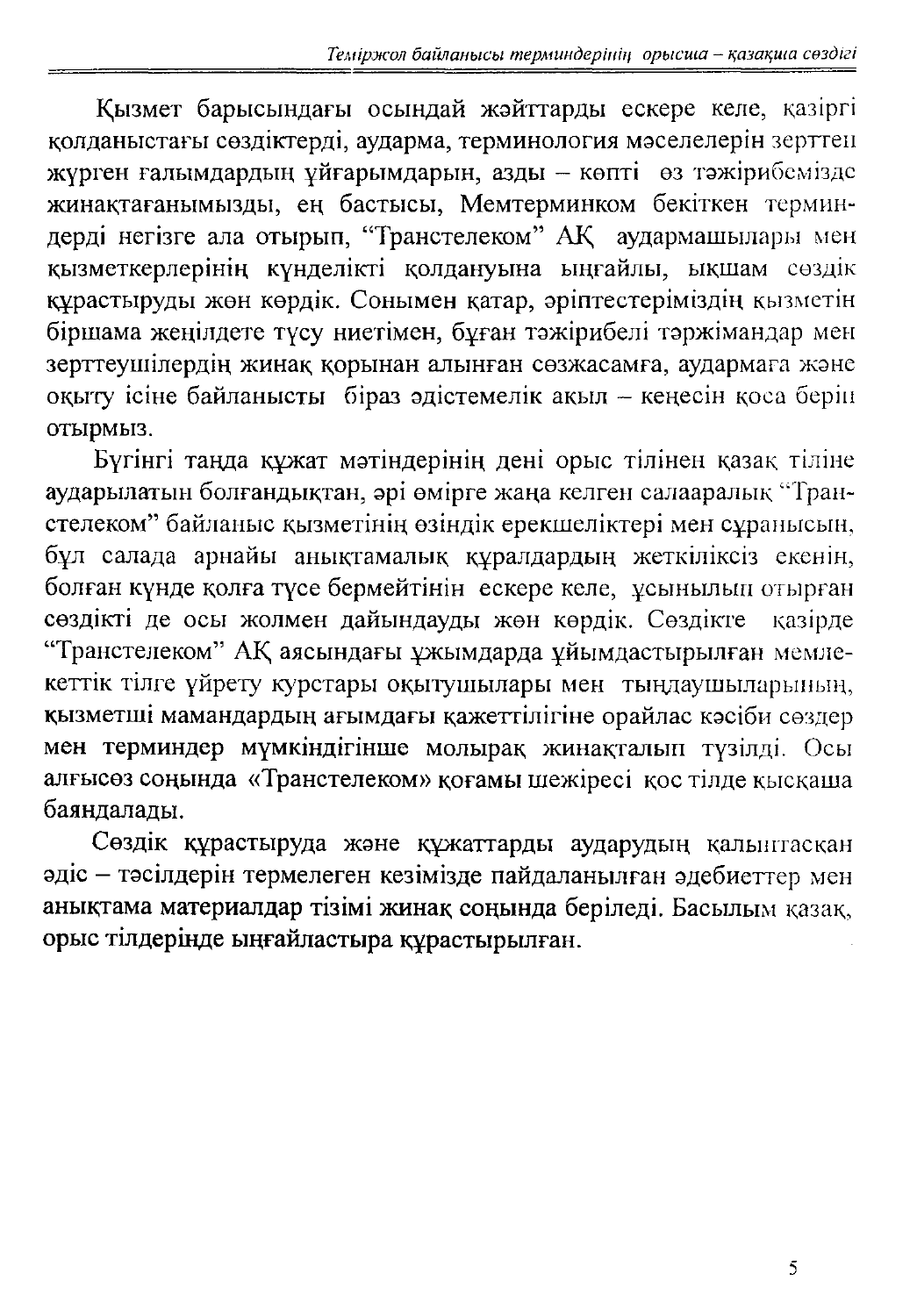${\bf A}$ 

| A                                                 |                                            |
|---------------------------------------------------|--------------------------------------------|
| аберрация (лат. искажение показаний<br>приборов)  | аберрация                                  |
| абонемент                                         | абонемент                                  |
| абонементный                                      | абонементтік                               |
| абонементное обслуживание                         | абонементтік қызмет көрсету                |
| абонент (нем. лицо пользующееся або-<br>нементом) | абонент (абонемент иесі)                   |
| абонентская задолженность                         | абоненттік берешек                         |
| абонентская коробка                               | абоненттік қорап                           |
| абонентская организация                           | абоненттік ұйым                            |
| абонентская телефонная линия                      | абоненттік телефон желісі                  |
| абонентский отдел                                 | абонент бөлімі, абоненттік бөлім           |
| абонентский пункт                                 | абоненттік пункт                           |
| абонентская плата                                 | абоненттік төлем                           |
| абонентская связь                                 | абонент байланысы                          |
| абонентская сеть                                  | абоненттік желі                            |
| абонентская система оплаты услуг                  | қызметке ақы төлеудің абоненттік<br>жүйесі |
| абонентская установка                             | абонент қондырғысы                         |
| абонентские и сетевые                             | абоненттік және желілік                    |
| интерфейсы                                        | интерфейстер                               |
| абонентский телеграф                              | абонент телеграфы                          |
| абонентский телеграф прямых                       | абоненттің тікелей байланыс арқылы         |
| связей передачи данных (АТ-ПК-ПД)                 | дерек беру телеграфы (АТ-БД-БТ)            |
| абонентский цифровой                              | абоненттік сандық концентратор             |
| концентратор                                      |                                            |
| абонентско-расчетная группа<br>(APT)              | абонеттік-есептік топ (АЕТ)                |
| абразивный (фр. вещества высшей<br>твердости)     | абразивті                                  |
| абсолютная величина                               | абсолюттік шама                            |
| абсолютная погрешность                            | абсолюттік ағаттық (қателік)               |
| абсолютная соотносительность                      | абсолюттік арақатыстылық                   |
| абсолютная частота                                | абсолюттік жиілік                          |
| абсолютная ответственность                        | абсолюттік жауапкершілік                   |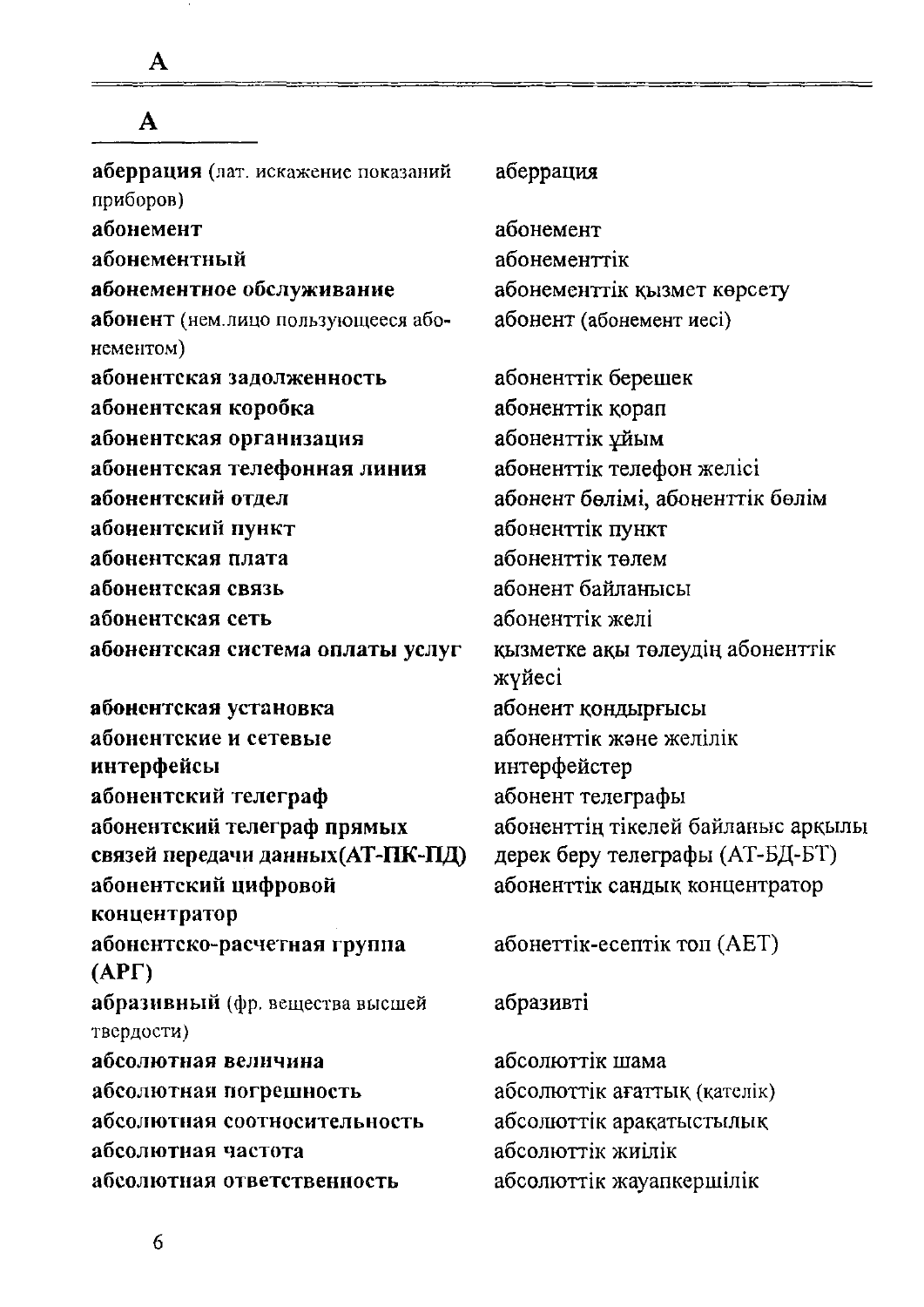абсолютная скорость абсолютно-запрещающее показание сигнала абсолютный (лат. безотносительный; полный) абсолютный прирост абсорбация (лат. поглощение вещества) абстрактные понятия абстрактность (лат.- отвлеченность) абсурдный (лат. бессмысленный, нелепый) абсурдный вывод аванс (фр. денежная сумма, выдаваемая вперед) авансированные средства авансовые платежи явансовый отчет аварийная линия (ж/д) аварийная связь аварийная сигнализация аварийная сигнальная лампа аварийная ситуация аварийная обстановка аварийная остановка аварийная станция аварийно - восстановительный запас (АВЗ) аварийно - восстановтельные работы (АВР) аварийно - спасательная служба аварийное освещение аварийное отключение аварийное охлаждение аварийный вагон аварийный выключатель аварийный пункт

абсолюттік жылламлык абсолюттік тыйым салу белгісінің көрсетуі абсолютті (катынассыз, толық)

ең жоғарғы өсім абсорбация; затты кабылдау дерексіз түсінік бейтараптылық

мағынасыз, орынсыз

жаңсақ ұйғарым аванс (алдын ала берілетін қаражат)

алдын ала берілетін төлем аллын ала берілетін төлем аванстык есеп апаттық қатерлі желі (т/ж) төтенше байланыс апат хабары апаттық хабар шамы апаттық ахуал апаттык жағлай апаттық тоқтау апаттык станния апатты қалпына келтіру қоры (AKKK) апатты қалпына келтіру жұмыстары (AKK)K) апаттан құтқару қызметі апаттық электр желісі апаттық электр желісін ажырату апаттық электр желісін суыту апаттық қауіпті вагон апаттық ажыратқыш апаттық қауіпті орын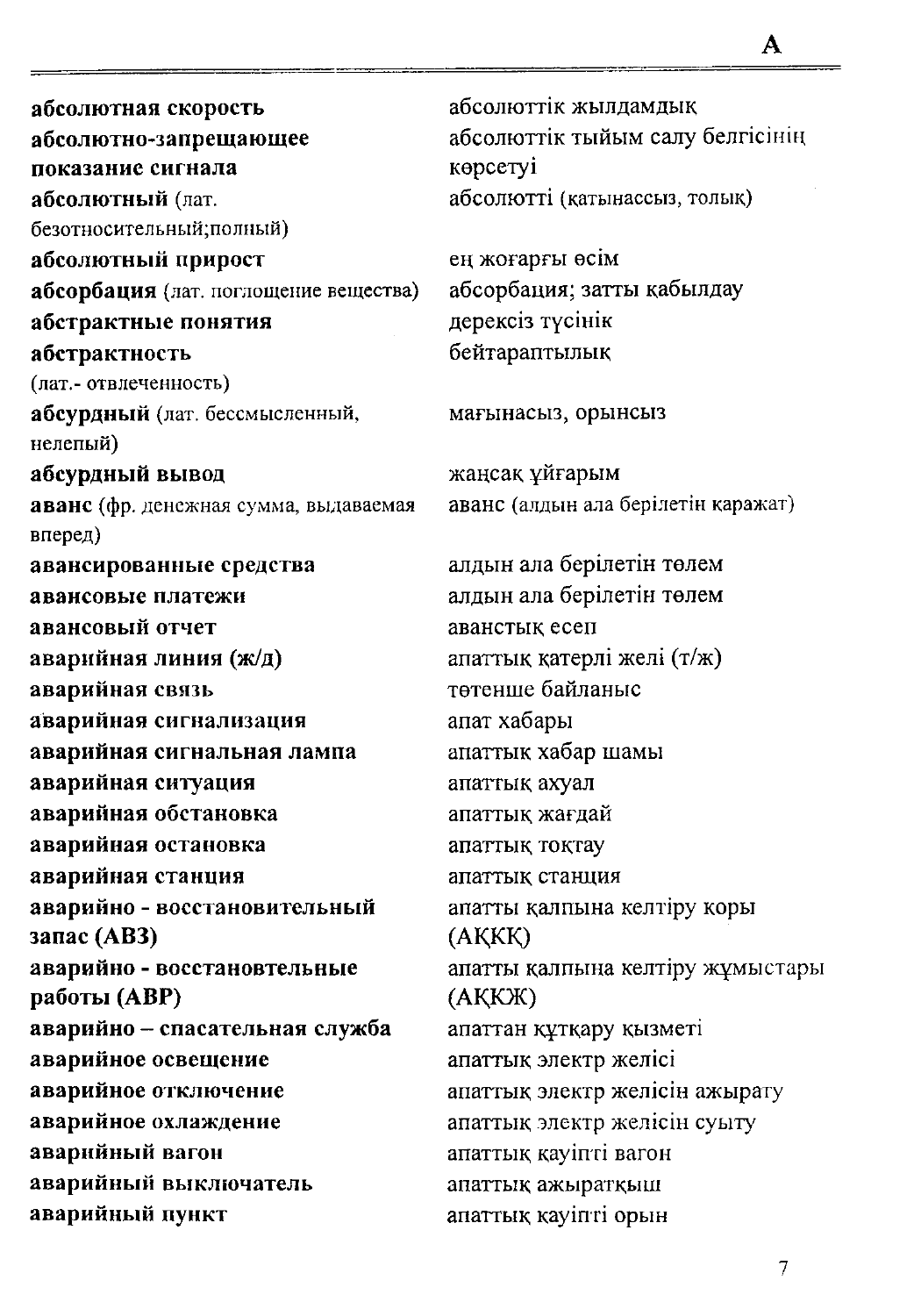аварийный сигнал аварийный случай аварийный режим работы аварийный резерв аварийный участок аварийный ход авария (ит. повреждение механизма; крушение) авария производственная авизо (ит. извещение о получении товара) автобиография автограф (гр. собственноручная подпись) автодвигатель автодин (гр. р/приемник; преобразователь тока) автоинформатор автоколебания (гр. незатухающие колебания физической системы) автоматизация автомат (гр. самодействующий аппарат, машина, прибор) автоматизированная информационная система (АИС) автоматизированная обучающая система автоматизированная система управления (АСУ) автоматизированное рабочее место  $(APM)$ автоматизированное рабочее место линейного оператора (АРМ ЛПК) автоматизированный международный телефонный коммутатор (АМТК)

апаттық белгі, сигнал апаттык окиға апаттық жұмыс тәртібі апаттық қор апаттық телім апаттық, сақтық жүріс авария, апат

өндіріс апаты авизо (тауардың алынғаны туралы хабар) өмірбаян автограф, қолтаңба

автокозғалтқыш автодин

автокөлік хабарлаушысы автотербеліс (физикалық жүйенің узіліссіз тербелісі) автоматтандыру автомат (өздігінен жұмыс істейтін құрылғы, аспап) автоматтандырылған ақпараттық жүйе (ААЖ) автоматтандырылған оқыту жүйесі

автоматтандырылған басқару жүйесі (АБЖ) автоматтандырылған жұмыс орны (AXO) желілік оператордың автоматтандырылған жұмыс орны (ЖО АЖО) халықаралық автоматты телефон **коммутаторы** (XATK)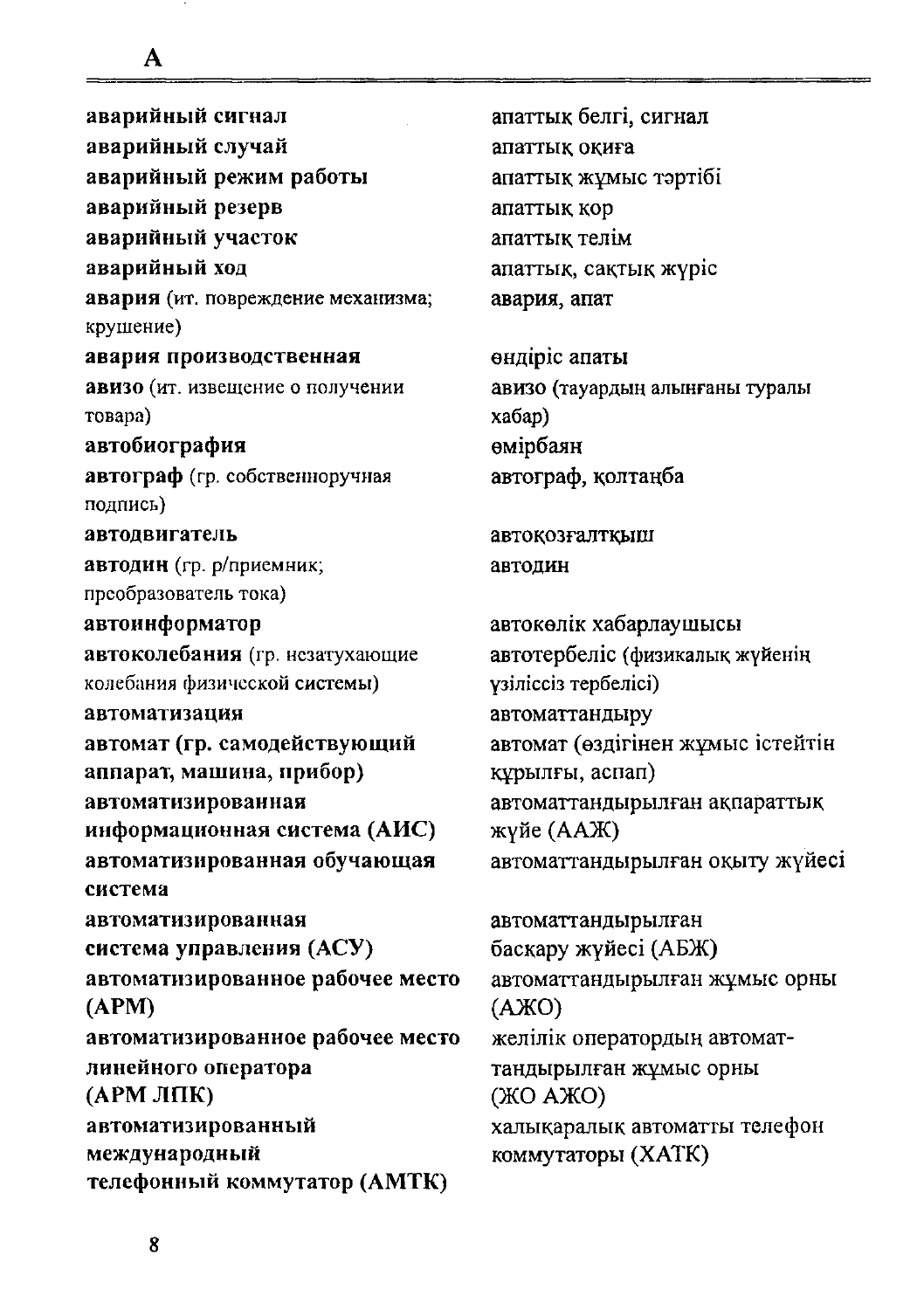автоматизированный процесс автоматическая сигнализация автоматическая система контроля автоматическая стрелка авоматическая телефонная связь автоматическая телефонная сеть автоматическая телефонная станция (АТС) автоматическая централизация автоматический выключатель автоматический междугородный коммутатор (АМК) автоматический определитель номера (АОН) автоматическое индексирование автоматическое оповещение автоматическое подключение в сеть автоматическое регулирование автоматическая система автоматическое соелинение автоматическое управление автоматный нех автономность автономный автономное регулирование автопарк автопарковка автопогрузчик автоприцеп авторегулировка сигнальная авторежим торможения авторезка автостоп автостоянка автоспенка автотранспорт автотрансформатор

автоматтандырылған процесс автоматты сигнализация автоматтык бакылау жүйесі автоматты бағыттағыш автоматты телефон байланысы автоматты телефон желісі автоматты телефон станциясы (АТС)

A

автоматты орталықтандыру автоматты ажыратқыш автоматты қалааралық коммутатор  $(AKK)$ нөмірді автоматты анықтағыш (HAA) автоматты индекстеу автоматты хабар тарату жүйеге автоматты түрде қосу автоматты түрде реттеу автоматтық жүйе автоматты косылыс автоматтык баскару автоматты цех автономиялылык, жеке дара автономиялы, автономиялық дербес реттеу автоколік паркі, автомобиль паркі автокөлік қоятын орын автокөлік тиегіш автоколік тіркеме сигналдық автореттегіш тежеу авторежімі автокескіш автотоктау автотұрақ автотіркегіш автоколік автотрансформатор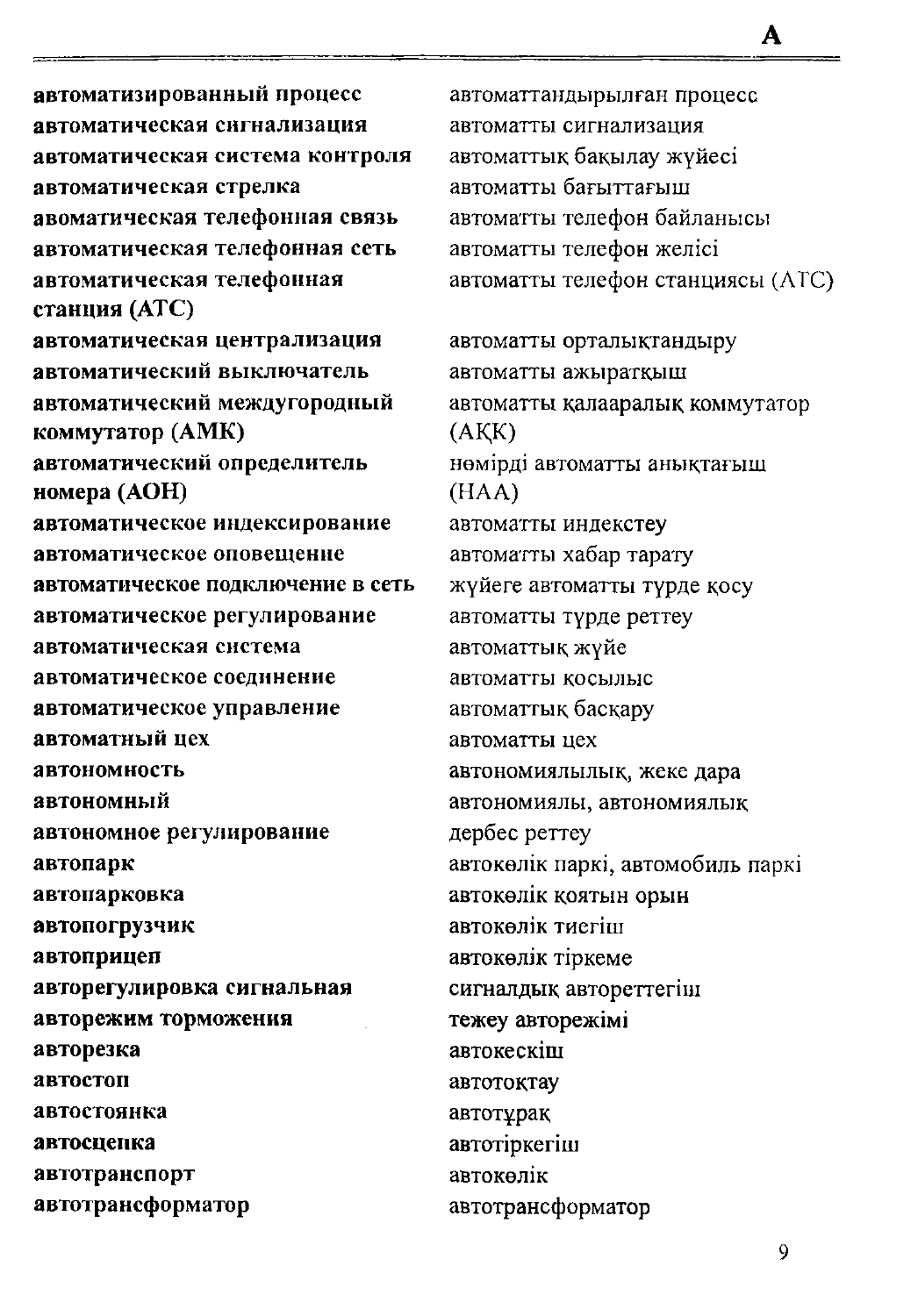автофазировка агент (лат.) агентирование агентство (лат.)

A

агентство телеграфное агент по закупке агент таможенный агрегат (лат.-соединение в одно целое) адаптер (лат. - звукосниматель) адаптация звуков адаптация профессиональная адаптивная маршрутизация адаптивный алгоритм адекватное значение адекватная реакция адекватная модель (лат.) адекватный (лат. равный) администратор (лат. - руководитель) административная ответственность административное взыскание администрация (лат. управление) адрес (фр. местожительство) адресант (нем. отправитель) адресат (нем. получатель) адрес назначения корреспонденции адрес отправителя адресация платежей адресная помощь адресное пространство адресно-справочное бюро адресная социальная помощь яким акимат аккомодация (лат. приспособление) аккредитив (нем. ценная бумага)

автофазировка уэкіл (ұйымның, мекеменің уәкілі) уэкілдік қызмет көрсету агенттік (мекеменің жергілікті бөлімшесі) телеграф агенттігі сатып алу жөніндегі уәкіл кеден уәкілі агрегат (құраңды жұмыс кешені) адаптер, бейімдегіш дыбыстар бейімделуі кәсіби бейімделу адаптивті маршруттау адаптивті (бейімделгіш) алгоритм барабар мағына барабар әсер барабар үлгі барабар, теңбе-тең, сәйкес әкімші экімшілік жауапкершілік

экімшілік жаза әкімшілік мекенжай адресант, хат жолдаушы адресат, мекенжай иесі, хат алушы хат-хабар жолданған мекенжай хат иесінің мекенжайы төлемдерді нақтылау атаулы көмек адрестік кеңістік адрестік анықтама бюросы атаулы әлеуметтік комек әкім әкімлік икемделу аккредитив (бағалы қағаз)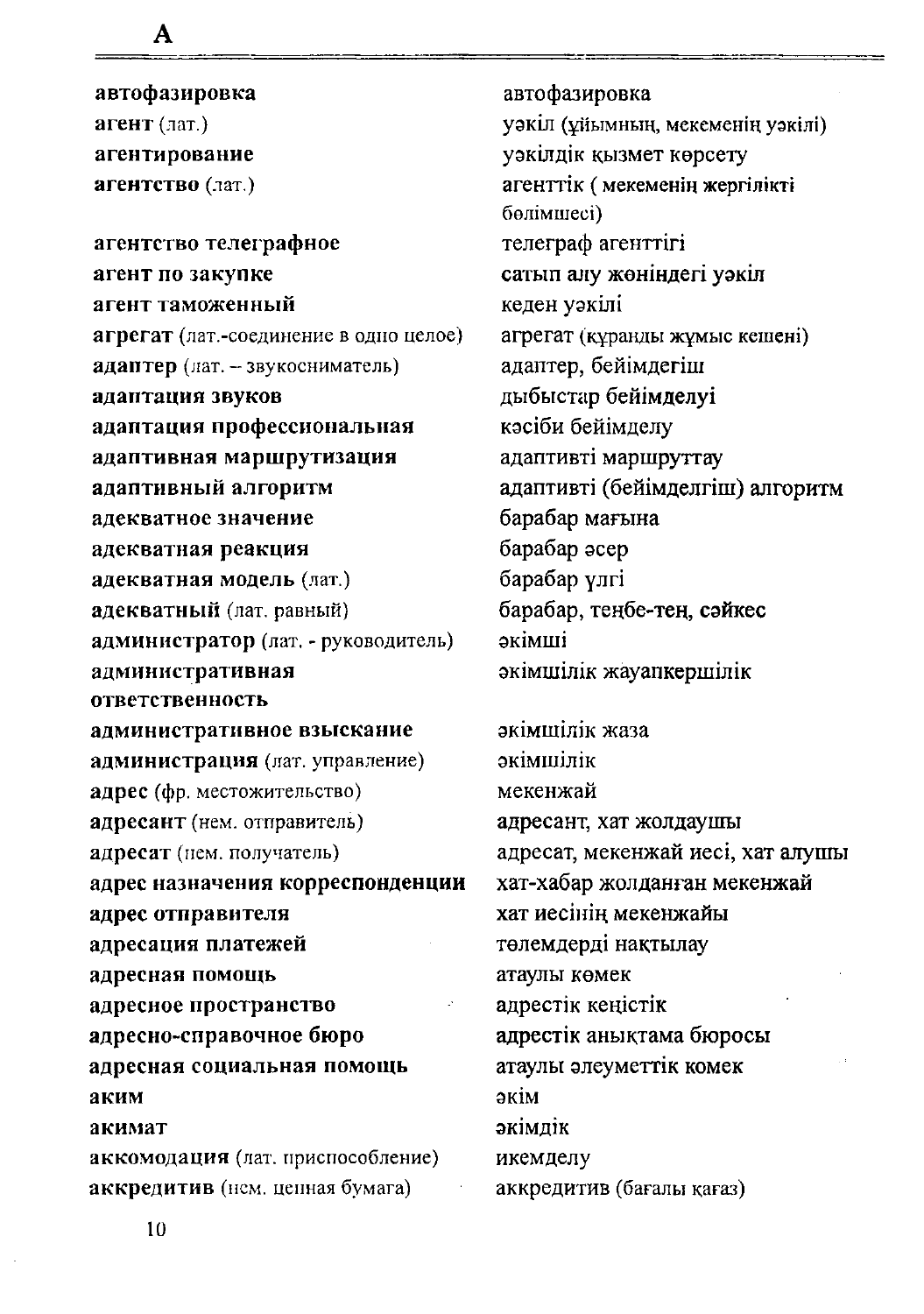аккредитивная форма расчетов аккумулировать (лат. накоплять) аккумуляторная батарея аккумуляторный цех акт (лат. действие, документ) акт государственной власти акт законодательный акт описи акт приемки акт проверки акт ревизии акт сверки актив активы (лат. часть бухгалтерского баланса) активная проводимость активное сопротивление актуальная информация актуальность актуальный (лат. важный) актуальные задачи акустика (гр. учение о звуке) акустический сигнал акиепт акционерное общество акционерный акция (фр. ценная бумага; действие) алгоритм (лат. метод, система операиий) альтернативные операторы альтернативный (фр. один из двух возможностей.) альянс (фр. союз, объединение) амортизатор (фр.устройство, смягчающие толчки) амортизация (лат. ослабление, погашение)

аккредитивтік есеп айырысу нысаны жинақтау, үстемелеу аккумуляторлық батарея аккумулятор цехы акт (құжат); әрекет мемлекеттік билік актісі зан актісі тізімдеме актісі қабылдау актісі тексеру актісі ревизия актісі салыстыру актісі (іс. жүрг.) актив (бух. накты есеп) активтер (нақтылы есептер)

A

активті өткізгіштік активті кедергі көкейкесті ақпарат маныздылық көкейкесті, маңызды маңызды міндеттер акустика (дыбыс кеңістігі) дыбыс арқылы хабар акцепт акционерлік қоғам акционерлік акция, әрекет алгоритм (әдіс, ереже, операциялар жүйесі) баламалы операторлар баламалы

альянс; одак, бірлестік амортизатор (жүрісті жүмсартатын Terik) амортизация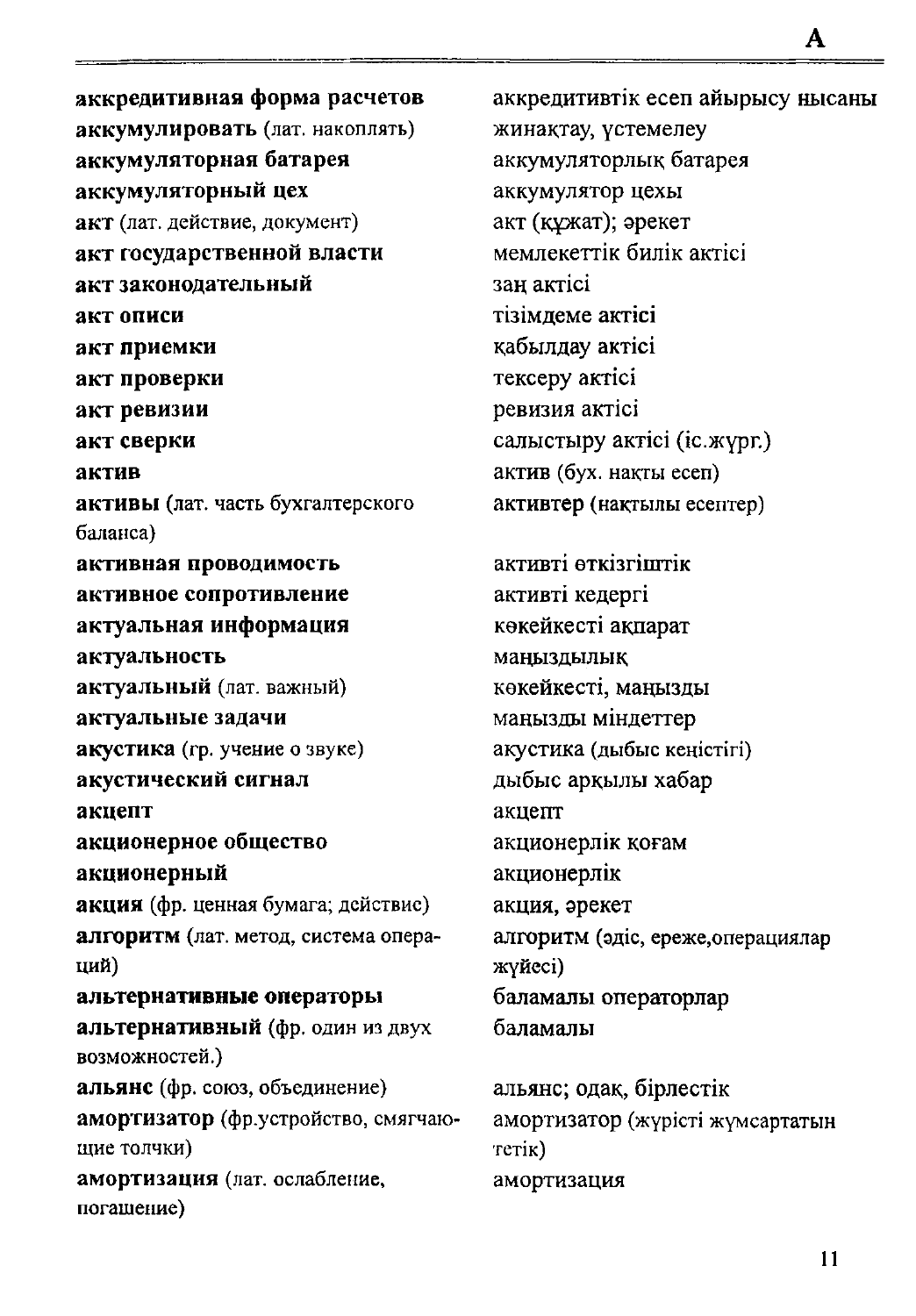A

амортизационный амплитуда волны амплитуда качения амплитуда результирующая анализ (гр.метод научного исследования) анализатор анализ эксплуатационной работы аналитический аналогия (гр. соотвественный) аналогия тройная аналогичный анкер (нем. деталь механизма) анкерный участок анкеровка проводов контактной сети аннулировать (лат. отменять) аннулирование акта аннулирование договора аномалия (гр. отклонение от нормы) анонс (фр. предварительное объявление) антенна ллинноволновая антенна стоячей волны антенна телевизионная антикоррозийная стойкость аппарат (лат. прибор, техническое устройство) аппарат аудиовизуальный аппарат звукозаписи аппарат контактного копирования аппарат неискажающий телеграфный аппарат осветительный аппаратура высокочастотная телефонная аппаратура однотонального телеграфирования

амортизациялық толқын амплитудасы теңселу амплитудасы қорытқы амплитудасы талдау, сараптау, саралау талдағыш, сараптағыш пайдалану жұмысын талдау аналитикалык аналогия, уксастык үштік ұқсастық ұқсас, тақылеттес қарнақ, тірек анкер телімі тұйіспе желісінің сымын бекіту

жою, күшін жою актінің күшін жою шарттың күшін жою аномалия, зардапты, ауытқушылық алдын ала хабарлау

ұзынтолқынды антенна тұрақты толқынды антенна телевизия антеннасы тотыкка төзімділік аппарат, аспап

дыбыстық бейнелік аппарат дыбыс жазу аппараты түйіспелі көшіру аппараты бұрмаламайтын телеграф аппараты

жарық беретін аппарат жоғары жиілікті телефон аппаратурасы бірүндесті телеграф аппаратурасы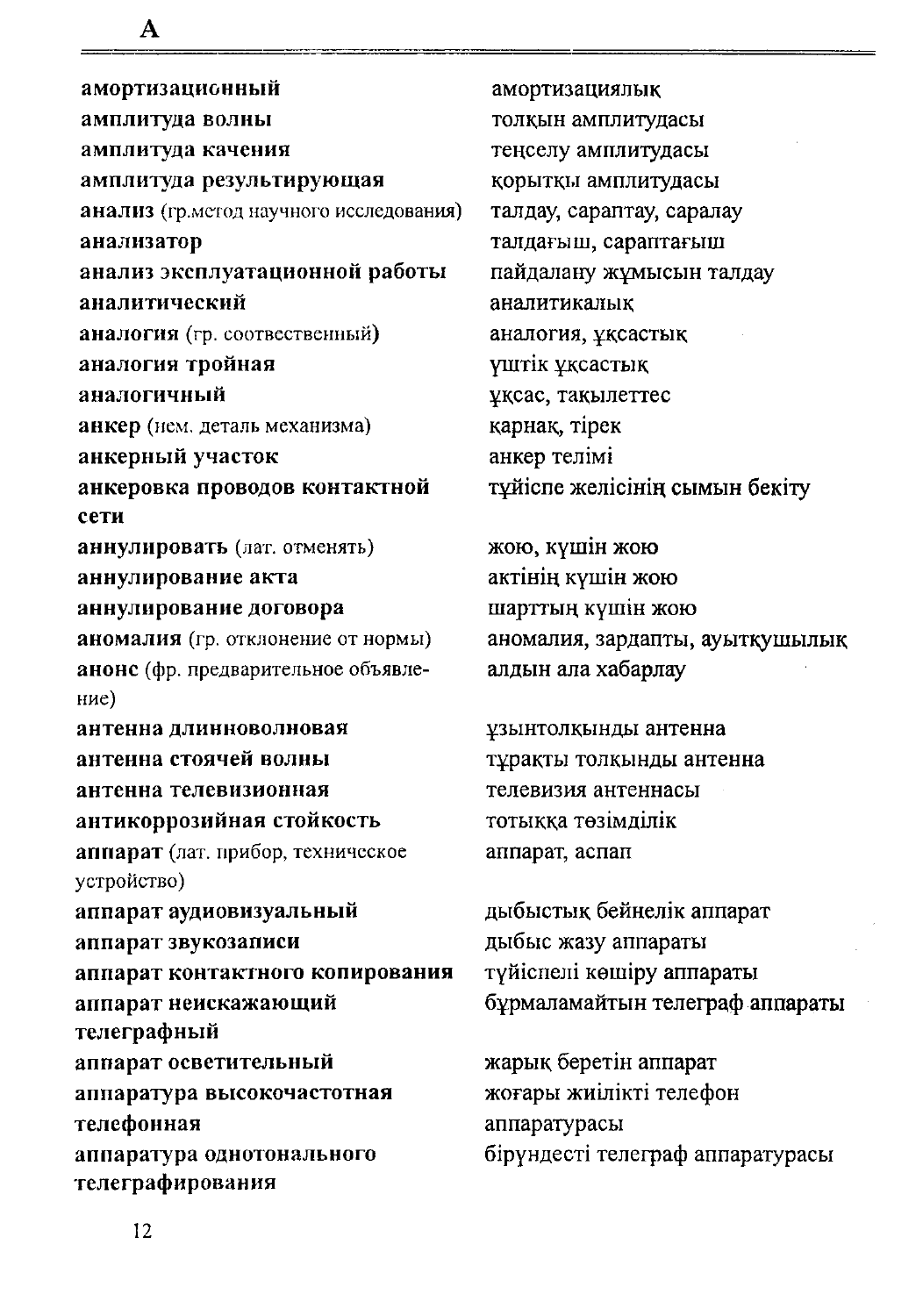аппарат проекционный аппарат телефонный аппаратно-программный комплекс (АПК) аппаратура апробация апробация нормы аргумент ареометр (гр.) архивация (англ., комп., создание резервных копий данных, обычно в сжатой форме) аттестовать аттестация рабочего места по условиям труда аудит (проверка отчетности)

#### Б

база база данных база звеносборочная база источниковая база материально-техническая база опорная база техническая база установочная базирование базисные (основные) запасы базовая адресация базовая станция базовое программное обеспечение базовый матричный кристалл байт (англ. - ед. изм.) баланс (фр. сводная ведомость) балансир (фр.) балансировка

мүсін көрсететін аппарат телефон аппараты аппараттық-бағдарламалы кешен (АБК) аппаратура апробация, бақылау, сынау мөлшерді шамалау, анықтап алу дэлел, уаж ареометр (сұйық тығыздығын олшегіш) архивтеу (файлдарды қысу, сығу арқылы олардың тығыздалған коцирмесін жасау) сыннан өткізу, аттестациялау еңбек жағдайы бойынша жұмыс орындарын сыннан өткізу аудит (есеп-кисапты тексеру)

база, негіз, қор дерекқор; деректер қоры кұрастыру базасы жинақтау базасы материалдық-техникалық база тірек қор техникалық қор бығыттык база тұрақты орналастыру базистік (негізгі) қорлар негізгі адрестеу негізгі станция тұрақты жоспарлы жабдықтау базалық матрицалық кристалл байт (өлшем бірлігі) баланс, тепе-тендік, дәлділік теңгергіш, теңгерме, балансир тендестіру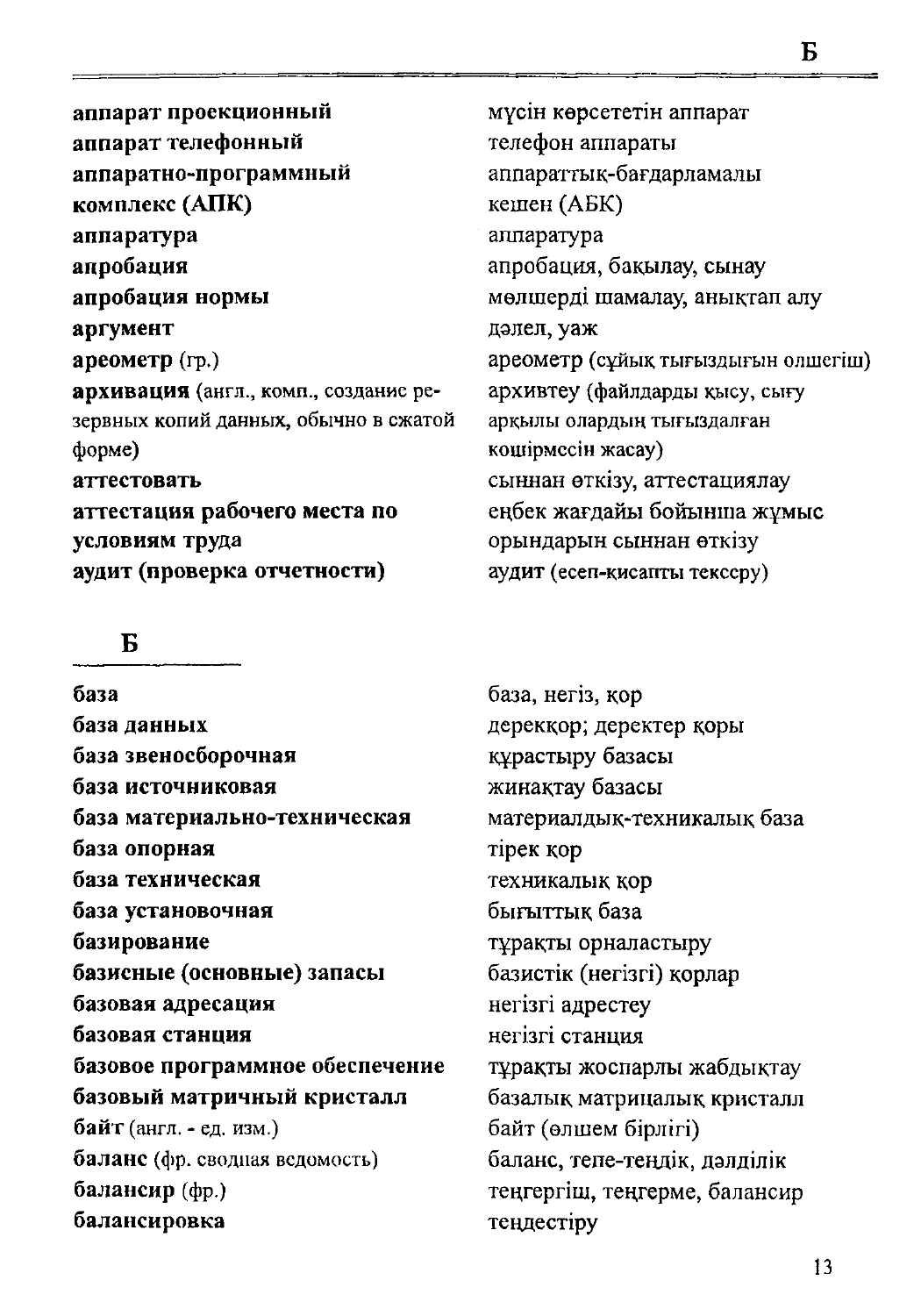баланс фаз баланс энергии балластная нагрузка  $6a$ лл $(dp.)$ бальная опенка бандероль заказная бандероль ценная банк данных банк сберегательный бартер бартерные операции бартерная сделка барьер барьер потенциальный батарея батарея анодная батарея гальваническая батарея накала батарея станционная бегущая волна бедствие стихийное безопаснось движения безопасность объекта безопасность труда бел (англ. логарифмическая единица) безопасные условия труда безопасность производственного оборудования безопасность производственного процесса бережливость бережно беседа бесконтактный переключатель бесконтрольный беспаечный монтаж бесперебойный

фазалар үйлесімі энергия үйлесімі косымша жүктеме балл (көрсеткіш) балмен бағалау аманат бандероль бағалы бандероль деректер жиынтығы жинак банкі бартер; айырбас (заттай алмасу) баспабас операциялар айырбас мәміле тосқауыл, бөгет ықтимал тосқауыл батарея анодты батарея гальвандық батарея қыздыру батареясы станция батареясы кума толкын дулей апат, зілзала қозғалыс қауіпсіздігі объект қауіпсіздігі еңбек қауіпсіздігі бел (өлшем бірлігі) еңбек қауіпсіздігі жағдайы өндіріс құрал-жабдығы қауіпсіздігі өндіріс процесі қауіпсіздігі

құнттылық, үнемшілдік құнттап эңгіме, сухбат түйіспесіз ауыстырып-қосқыш бақылаусыз, қараусыз, қадағалаусыз дәнекерсіз құрастыру үздіксіз; кідіріссіз, тоқтаусыз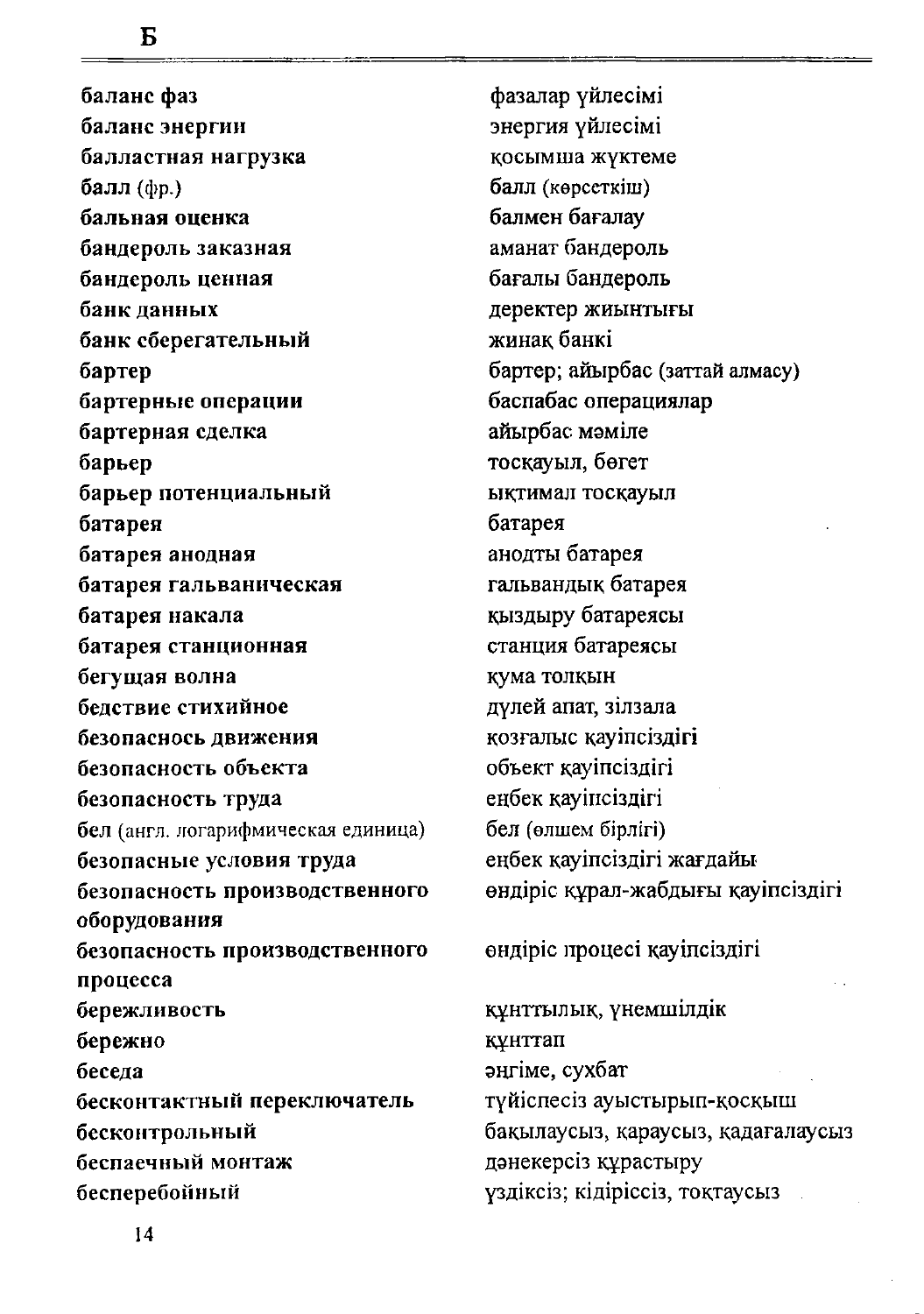бесперебойное движение транспорта беспроводная связь бесшумная настройка билль о правах (англ.законопроект) бинарный биотермическая яма биполярный сигнал

биполярный транзистор бит (англ. двоичный знак) бланк (фр. - лист бумаги с названием учреждения) бланк документа бланк заказа бланк с образцами подписей бланк телеграммы бланк установленного образца блок (англ.узел машины из нескольких элементов) блок питания блокпост (англ. пункт управления) блок преобразования блок считывания блокиратор

блокировать (англ. заграждать путь) блокировка (регулирование движения поездов) блокировочное устройство блуждающая волна бобина (фр. катушка) бойлер (англ.устройство для подогрева воды) брак бракер

көліктің толассыз жүрісі

сымсыз байланыс шуылсыз баптау құқық туралы заң жобасы бинарлы, жұптас биотермиялық шұңкыр (техн.) кос өрісті сигнал (оң және теріс кернеулі) кос өрісті транзистор бит (екілік белгі) бланк

құжат бланкісі тапсырыс бланкісі қолтаңба үлгілері бланкісі желелхат бланкісі белгіленген үлгідегі бланк блок, шығыр; білік, торап

куаттандыру торабы басқару торабы түрлендіру блогы оқу блогы блокиратор (телефон жұмысын perrerim) блокадалау; қоршау

блокировка (поезд жүруін реттегіш құралдар) шектеу қондырғысы кезбе толкын келебе; орауыш; тығырық бойлер (су жылытатын құрылғы)

ақау; жарамсыз ақауды анықтаушы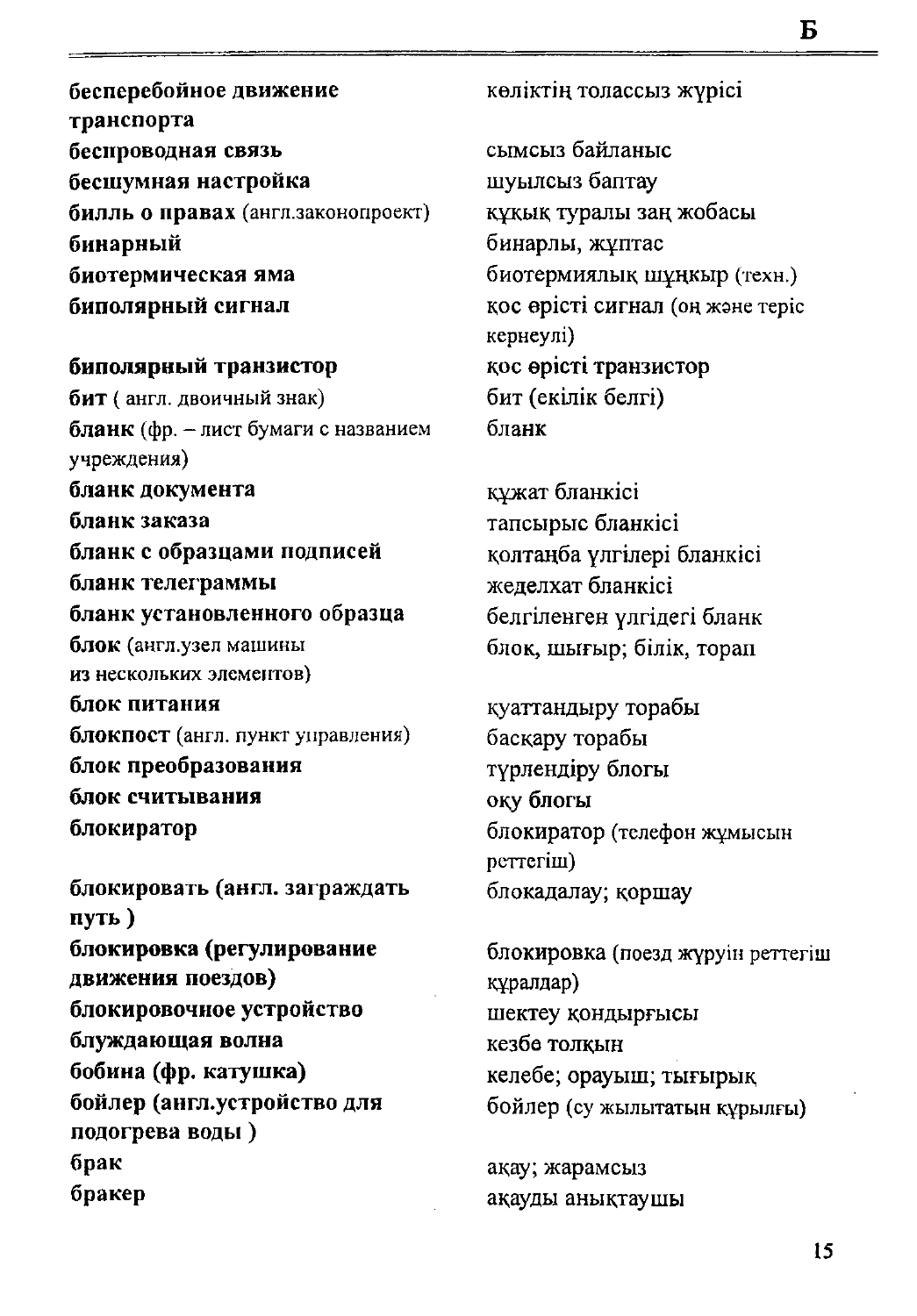бригада бригада комплексная бригада наладочная бригада специализированная брокер (англ - посредник) бронировать бронированный кабель бронь брызгоотделитель будка будка телефонная буквенно-цифровое кодирование букса (нем. коробка для подшинника вагонной оси) быстроток бюро ремонта

#### $\bf{B}$

вагон вагон багажный вагон пассажирский вакансия вакантная должность вакуум (лат. состояние разреженного газа) вакуумное напыление вакуумный затвор вакуумный фотоэлемент вал (ось) валентная связь валик фонографический вальцевать (нем.обрабатывать на вальцах) вводить (ввести) в систему вводить (ввести) порядок ввод

бригада кешенді бригада бесаспап бригада мамандандырылған бригада брокер, делдал құрышпен қаптау құрышталған (сауытталған) кабель бронь, сауыт шашыратқыш будка, күрке телефон күркесі эріптік-сандық кодтау букса

тезағар ток жөндеу бюросы

вагон жүк вагоны жолаушы вагоны бос орын бос қызмет орны. бос орын вакуум, ауасыз кеңістік

вакуумдық тозаңдату вакуумдық бекітпе вакуумдық фотоэлемент білік валенттік байланыс фонографиялық білікше жаншып қақтау (тех.)

жүйеге еңгізу тәртіп орнату енгізу, ендіру, кіргізу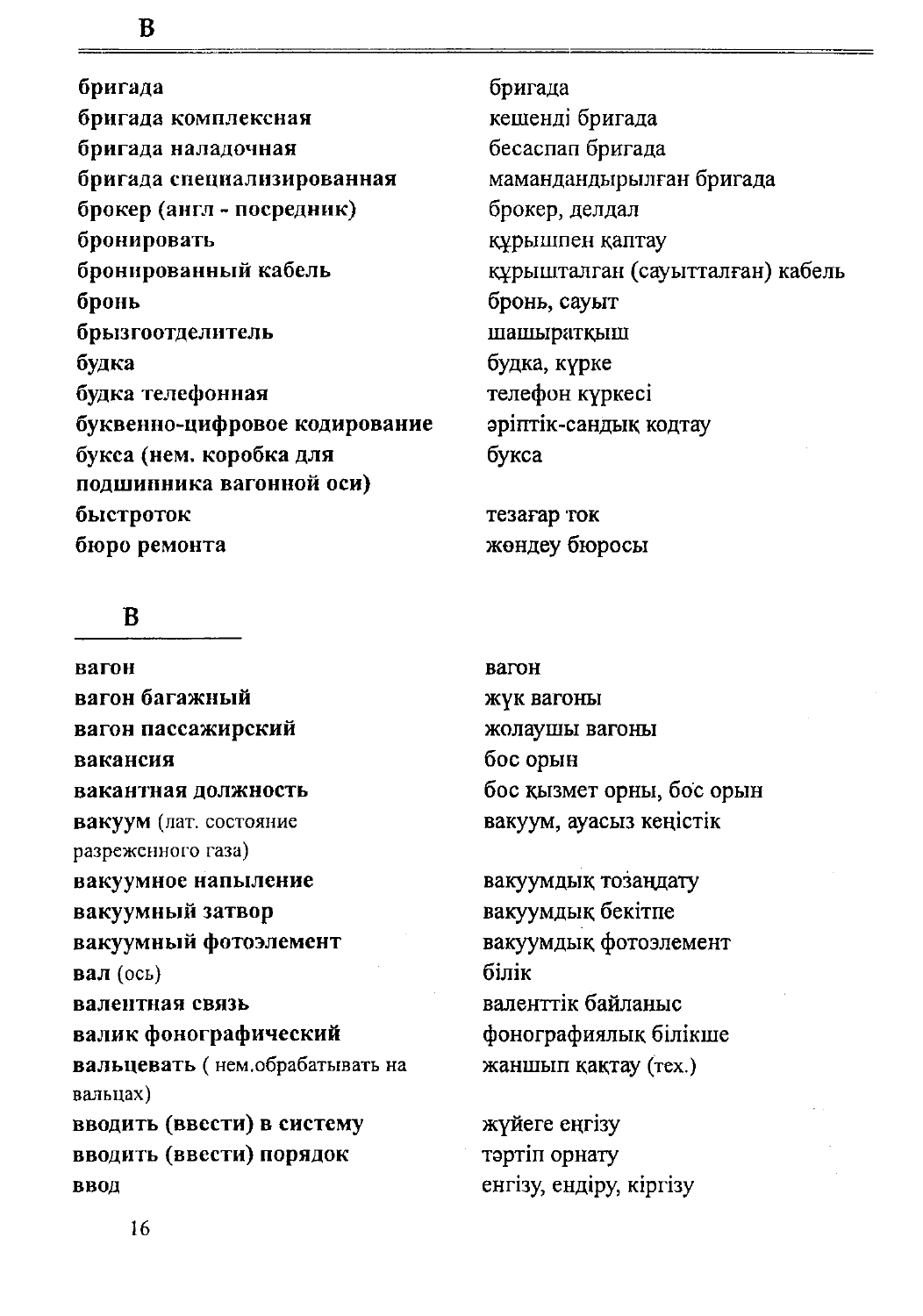#### всемирной паутине») веб-сайт (англ. информ., размещ. во всем. наутине.) веломственные сети связи вектор поля величина величина допустимая вентиль (нем. запорное приспособление) вентилятор **вестник** весы **Rec** вес брутто вес нетто вес удельный весы контрольные весы настольные весы электронные ветвь сети связи **Bexa** вешать (повесить) трубку вещание вещание проводное вешательная станция взаимолействие взаимодействие между сетями взаиморасчет **ВЗАИМОСВЯЗЬ** взаимовыгодная связь взвешивание отправления взимать взимание налогов **ВЗРЫВ**

веб и вэб (первая часть составных слов, вносящая значение «размещенный во

**RB03** 

шеттен әкелу веб және вэб («әлемдік шырмауқта орналаскан» деген мағына беретін құрамды сөздердің бірінші бөлімі) веб-сайт (элемдік шырмауқта орналаскан акпарат) ведомстволық байланыс желілері өріс векторы ауқым, көлем, мөлшер, шама, өлшем рауалы шама бұрандалы жапқыш, бұрама желлеткіш хабаршы таразы, өлшегіш салмак жалпы салмак таза салмак улесті салмақ, меншік салмақ тексеру таразысы үстел таразысы электронды таразы байланыс желісінің тармағы меже, елеулі кезең трубканы (тутқаны) ілу, (іліп қою) хабар тарату, хабарлау сым арқылы хабар тарату хабар тарату станциясы өзара кимыл желіаралық қатынас алыс-беріс, өзара есеп айырысу өзара байланыс өзара пайдалы (тиімді) байланыс жолдаманы өлшеу төлету, өндіру салыктарды өндіріп алу атылыс, жарылыс, қопарылыс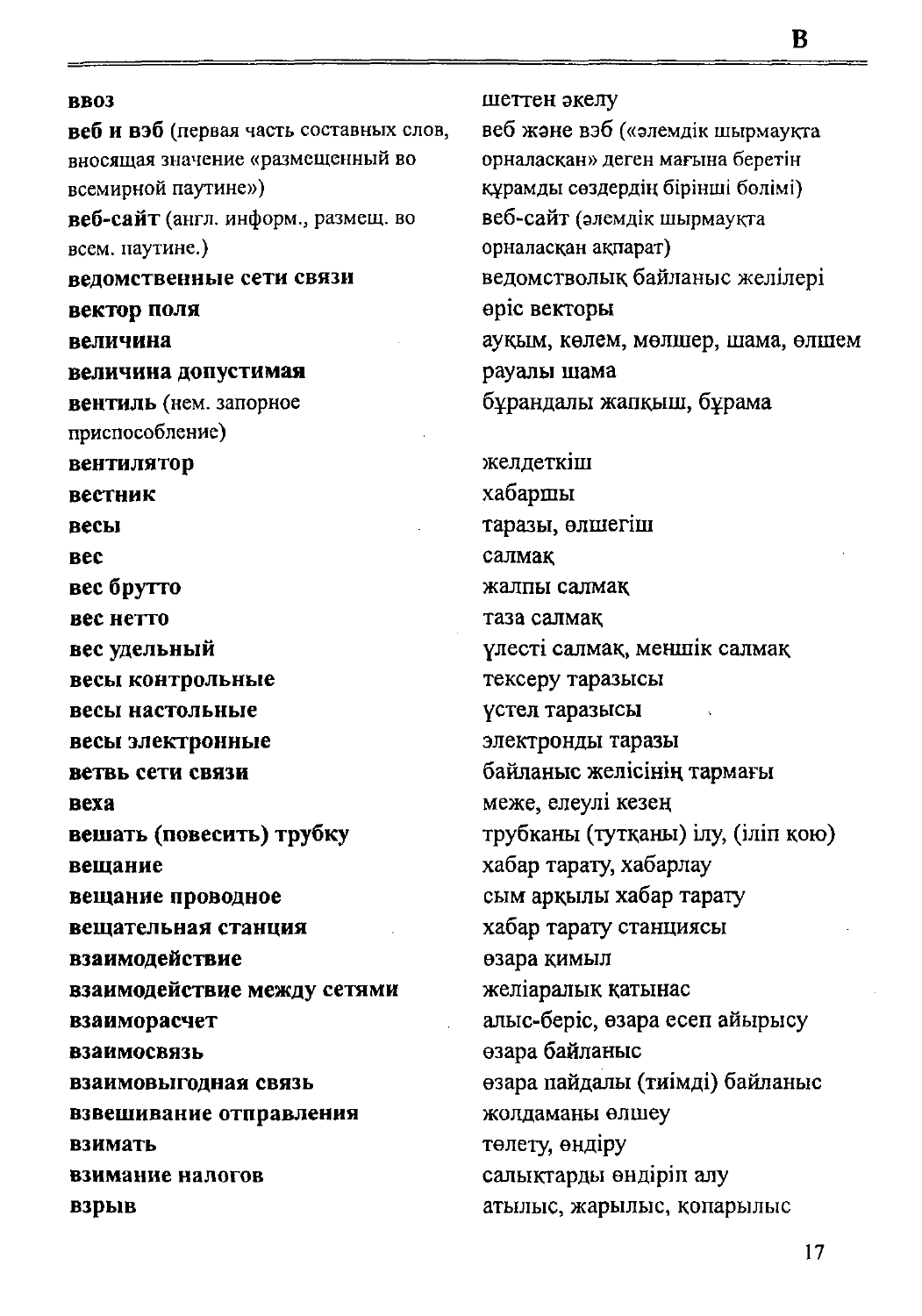взрывоопасность взрывная волна взять под контроль вибрация (лат. механические колебания) вибратор (лат-устройство, для создания колебаний) вибратор Герца видеозапись видеокамера видеоканал видеомагнитофон видеотелефон видеофонограмма вилка виза (лат. отметка в паспорте) визуальное отображение винт винтовое движение винтовая резьба виртуальная память виртуальный канал виртуальная телефонная сеть вирус (комп.) витая пара виток витой шнур удлинитель виток связи вклад вкладыш вкладчик включать включатель влияние помех влияние постороннее внедрить внедрение в производство

жарылу қауіптілігі копарылыс толкыны бақылауға алу вибрация, діріл вибратор, тербелткіш, дірілдеткіш Герц дірілдеткіші бейнежазба бейнекамера бейнеарна бейнемагнитофон бейнетелефон бейнеүнжазба, бейнеүнхат ашауыз, аша рұқсатнама; бұрыштама көрнекі бейнелеу бұранда бұрандалы қозғалыс бұранда тістері болжалды жад болжалды арна болжамды телефон желісі вирус (комп.) есілген қоссым орам (бір айналым) иірілген ұзартқыш бау (жіп) байланыс орамы салым ішпек; қосымша парақ салым иесі; салымшы косу, енгізу коскыш кедергілер әсері бөгде әсер енгізу, қолдану ондіріске енгізу

R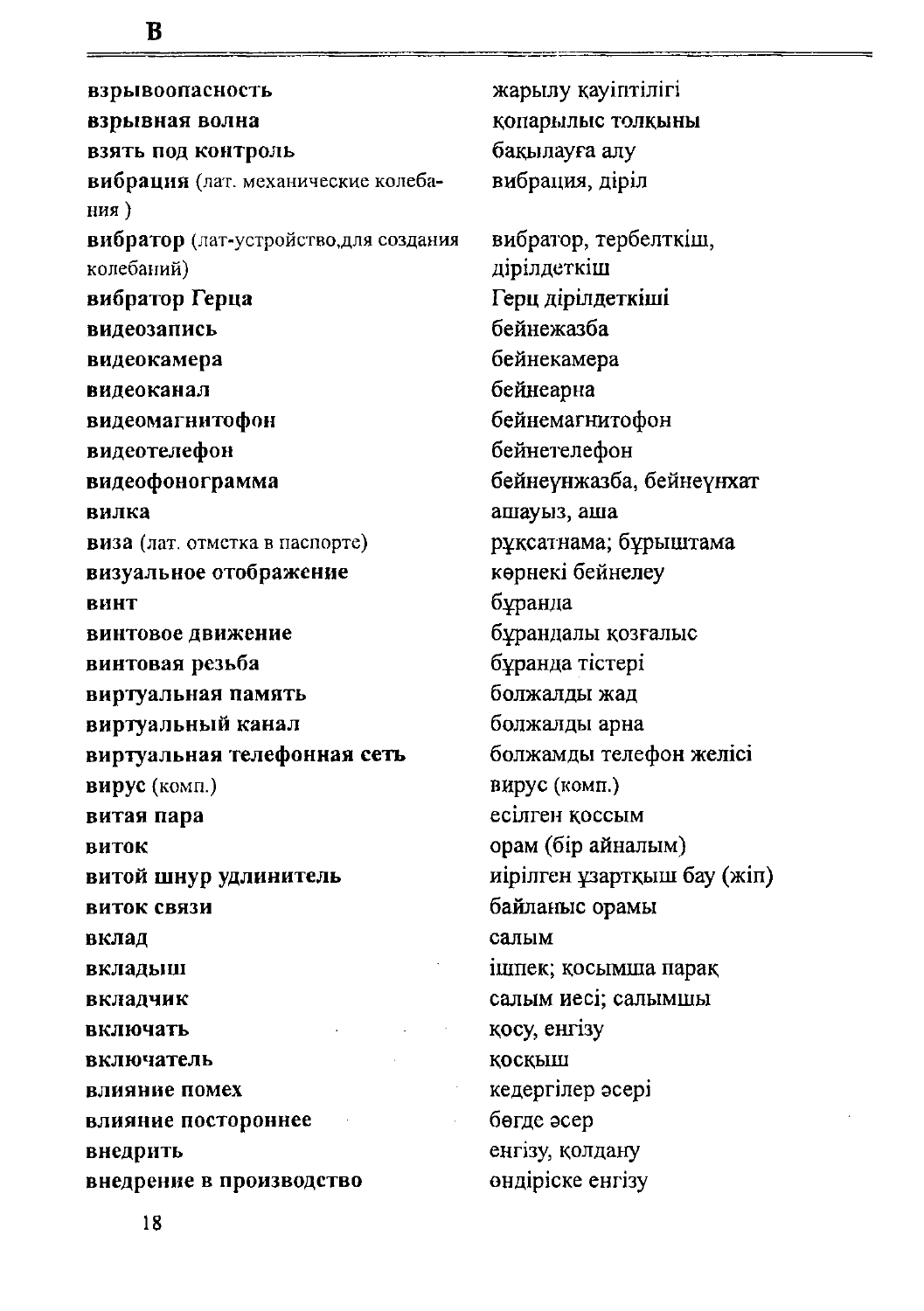внедрение систем железнодорожной автоматики и телемеханики внеурочная работа внештатный внештатные ситуации внутренняя связь внутренний телефон внутрипочтовое отправление возмездное оказание услуг связи воздушная контактная сеть **ВОЗДУШНАЯ ЛИНИЯ СВЯЗИ** воздушная линия электропередачи воздуховод волновое поле волновод волномер волоконно-оптическая линия связи (ВОЛС) волоконно-оптический кабель волоконная оптика вольтмето воспламеняемость восприимчивость воспроизведение звука воспроизведение изображения воспроизведение информации восприимчивость к помехам восстановление восстановление на работе восстановление несущей волны восстановительная бригада впрыск топлива враждебный маршрут вращательное движение

вращать вращаться теміржолдағы автоматика және. телемеханика жүйесін еңгізу уакыттан тыс жұмыс штаттан тыс эдеттен тыс жағдайлар өзара байланыс, ішкі байланыс ішкі телефон ішкі почталык жоллама өтеулі байланыс қызметтерін көрсету әуе түйіспе желісі әуе байланыс желісі эуе электр жеткізу желісі ауа құбыры толкын өрісі толкынжол толкын өлшегіш талшыкты-оптикалык байланыс желісі (ТОБЖ) талшықты-оптикалык кабель талшыкты оптика вольтметр тұтанғыштық кабылдағыштық дыбысты жаңғырту бейнені жаңғырту ақпаратты жаңғырту бөгеуіллі сезгіштік қалпына келтіру бұрынғы жұмысына кайта алу күш түсетін толқынды қалпына келтіру қалпына келтірушілер бригадасы отынның шашырандысы кауіпті жол бағдары айналмалы козғалыс айналдыру; үйірілдіру айналу